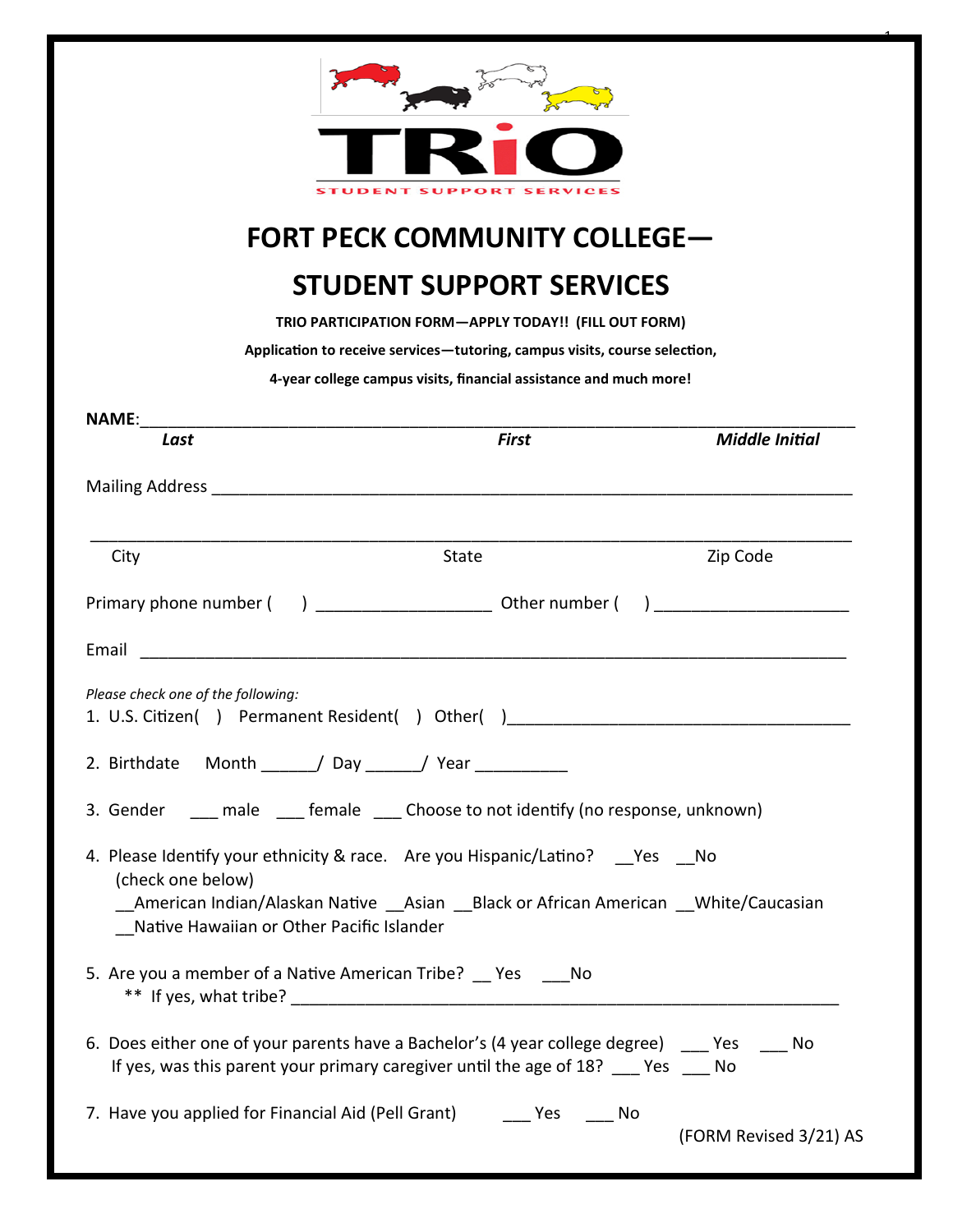| 8. If you've attended FPCC before? What year did you enroll? ___________________                                                                                                                                                                                                                                                                                                                                                                                                                                                                                                                                 |                                                                                                                                                                                                                                                                                                                                                                |
|------------------------------------------------------------------------------------------------------------------------------------------------------------------------------------------------------------------------------------------------------------------------------------------------------------------------------------------------------------------------------------------------------------------------------------------------------------------------------------------------------------------------------------------------------------------------------------------------------------------|----------------------------------------------------------------------------------------------------------------------------------------------------------------------------------------------------------------------------------------------------------------------------------------------------------------------------------------------------------------|
| What is your Career GPA? _________________________Attempted Credits ___________________                                                                                                                                                                                                                                                                                                                                                                                                                                                                                                                          |                                                                                                                                                                                                                                                                                                                                                                |
| Earned Credits __________________________                                                                                                                                                                                                                                                                                                                                                                                                                                                                                                                                                                        |                                                                                                                                                                                                                                                                                                                                                                |
| (Credit limit can affect your eligibility for a Pell Grant-Financial Aid)                                                                                                                                                                                                                                                                                                                                                                                                                                                                                                                                        |                                                                                                                                                                                                                                                                                                                                                                |
| PLEASE SELECT YOUR INCOME AND HOUSEHOLD SIZE FROM THE GUIDELINE BELOW:                                                                                                                                                                                                                                                                                                                                                                                                                                                                                                                                           |                                                                                                                                                                                                                                                                                                                                                                |
| 9. Please check your family size                                                                                                                                                                                                                                                                                                                                                                                                                                                                                                                                                                                 | <b>Check household Income Level</b>                                                                                                                                                                                                                                                                                                                            |
| $\begin{array}{c} \boxed{1} \end{array}$                                                                                                                                                                                                                                                                                                                                                                                                                                                                                                                                                                         | \$19,320 or below per year                                                                                                                                                                                                                                                                                                                                     |
|                                                                                                                                                                                                                                                                                                                                                                                                                                                                                                                                                                                                                  | \$26,130                                                                                                                                                                                                                                                                                                                                                       |
| $-$ 3                                                                                                                                                                                                                                                                                                                                                                                                                                                                                                                                                                                                            | \$32,940                                                                                                                                                                                                                                                                                                                                                       |
| $-4$                                                                                                                                                                                                                                                                                                                                                                                                                                                                                                                                                                                                             | \$39,750                                                                                                                                                                                                                                                                                                                                                       |
| $\overline{\phantom{0}}$ 5                                                                                                                                                                                                                                                                                                                                                                                                                                                                                                                                                                                       | \$46,560                                                                                                                                                                                                                                                                                                                                                       |
| $-6$                                                                                                                                                                                                                                                                                                                                                                                                                                                                                                                                                                                                             | 553,370                                                                                                                                                                                                                                                                                                                                                        |
| $-7$                                                                                                                                                                                                                                                                                                                                                                                                                                                                                                                                                                                                             | 560,180                                                                                                                                                                                                                                                                                                                                                        |
| 8                                                                                                                                                                                                                                                                                                                                                                                                                                                                                                                                                                                                                | \$66,990                                                                                                                                                                                                                                                                                                                                                       |
| (Income guidelines effective January 13. 2021 until further notice)                                                                                                                                                                                                                                                                                                                                                                                                                                                                                                                                              |                                                                                                                                                                                                                                                                                                                                                                |
| 10. Do you have a Disability? ___ Yes ____ No If yes. ** Would like assistance with<br>accommodations? Yes No<br>11. Are you in foster care or are aging out of the foster care system? Ves No<br>12. Have you taken the College Placement Test (Accuplacer)? ___ Yes ___ No<br>** (place of copy of the Accuplacer test in their file & give a copy to student)<br>13. Did you graduate from High School? __ Yes ____ No If so, what year? ______________<br>14. __GED (year ______) ______HISET (year ______)<br>15. What services are you interested in receiving at FPCC? (Check all that apply)<br>Tutoring | _Personal budgeting    __Cultural Events/Activities    ___Campus Visits    __ Housing<br>Student Loans ___ Food<br>__How to Build Your Credit _________ Emergency Assistance<br>4 year College Transfer Assistance /Application Process ___ Scholarship Applications<br>Basic Computer Skills; Microsoft, JICS Account, Student Email, Internet Search Engines |
| Check which degree/or plan of study your are pursuing.<br>16.                                                                                                                                                                                                                                                                                                                                                                                                                                                                                                                                                    |                                                                                                                                                                                                                                                                                                                                                                |
|                                                                                                                                                                                                                                                                                                                                                                                                                                                                                                                                                                                                                  |                                                                                                                                                                                                                                                                                                                                                                |
| Certificate                                                                                                                                                                                                                                                                                                                                                                                                                                                                                                                                                                                                      |                                                                                                                                                                                                                                                                                                                                                                |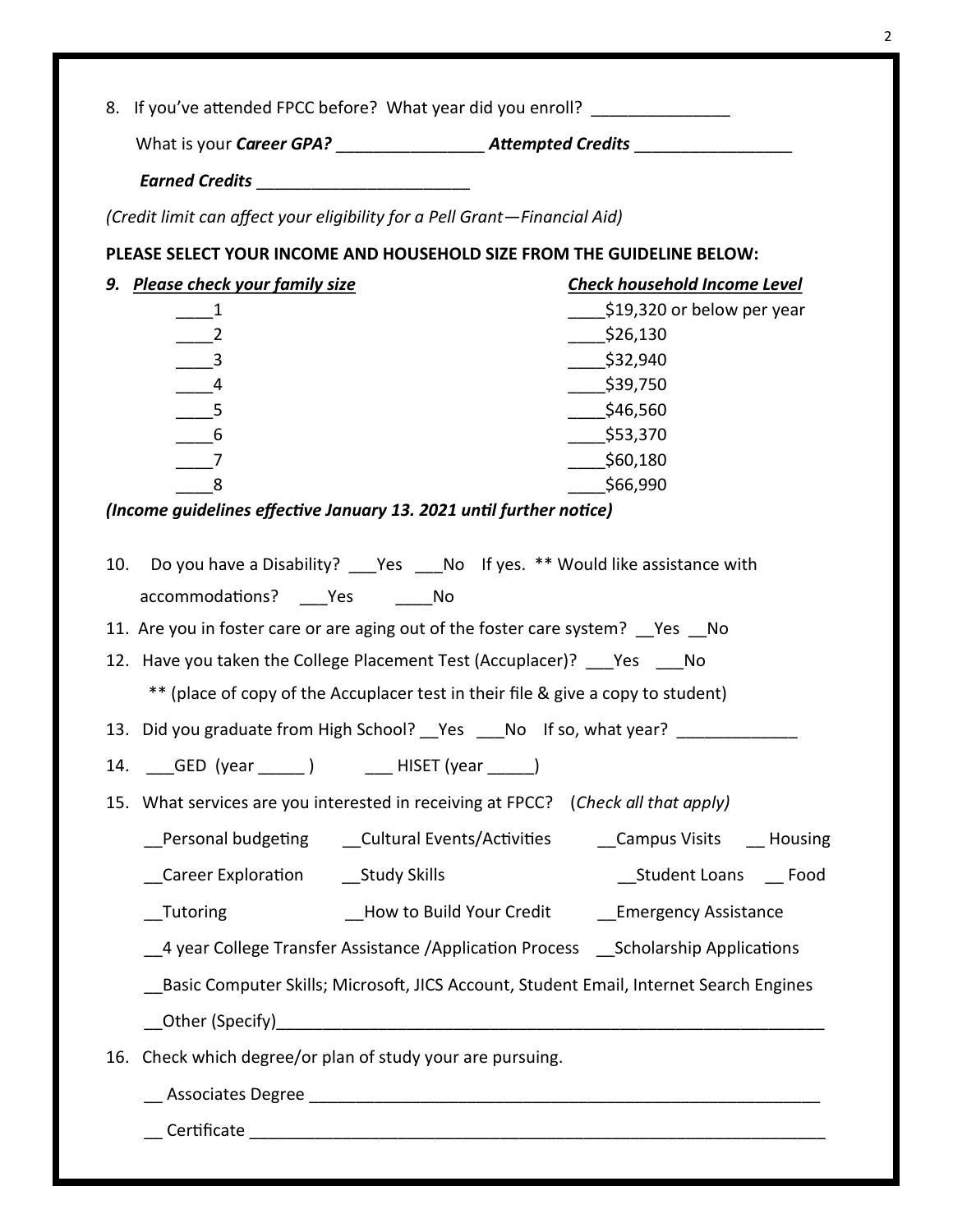17. Why did you choose to attend FPCC—Fort Peck Community College?

18. Do you plan to transfer to a four-year college? If so, what college are you interested in

\_\_\_\_\_\_\_\_\_\_\_\_\_\_\_\_\_\_\_\_\_\_\_\_\_\_\_\_\_\_\_\_\_\_\_\_\_\_\_\_\_\_\_\_\_\_\_\_\_\_\_\_\_\_\_\_\_\_\_\_\_\_\_\_\_\_\_\_\_\_\_\_\_\_\_\_\_\_

\_\_\_\_\_\_\_\_\_\_\_\_\_\_\_\_\_\_\_\_\_\_\_\_\_\_\_\_\_\_\_\_\_\_\_\_\_\_\_\_\_\_\_\_\_\_\_\_\_\_\_\_\_\_\_\_\_\_\_\_\_\_\_\_\_\_\_\_\_\_\_\_\_\_\_\_\_\_

attending

## **ACKNOWLEGEMENTS**

Please *read* each statement below and *initial* that you understand and agree.

I give permission to the FPCC TRiO– Student Support Services staff to access my student records for the purposes; verify eligibility to become a TRIO PARTICIPANT, assist with course selection, determine attempted credits, earned credits, career gpa, and term gpa, student grant aid eligibility, financial aid application assistance, scholarship application assistance, and other records to assist with the student's educational path at FPCC.

\*\*\* The TRiO-SSS staff adheres to all guidelines outlined under the FERPA (Federal Education Rights and Privacy Act), and follows all policies and procedures outlined in the Student Handbook, and Employee Policy Handbook.

| I understand that all of the information provided on this form is true and complete to the |
|--------------------------------------------------------------------------------------------|
| best of MY knowledge.                                                                      |

**\_\_\_\_\_\_\_\_\_\_\_\_\_\_\_\_\_\_\_\_\_\_\_\_\_\_\_\_\_\_\_\_\_\_\_\_\_\_\_\_\_\_\_\_\_\_\_\_\_\_\_\_\_\_\_\_\_\_\_\_\_\_\_\_\_\_\_\_\_\_\_\_\_\_\_\_\_\_\_\_\_\_\_\_\_** 

**STUDENT SIGNATURE**

\**Your application must be filled out completely and signed and dated before it will be processed.*